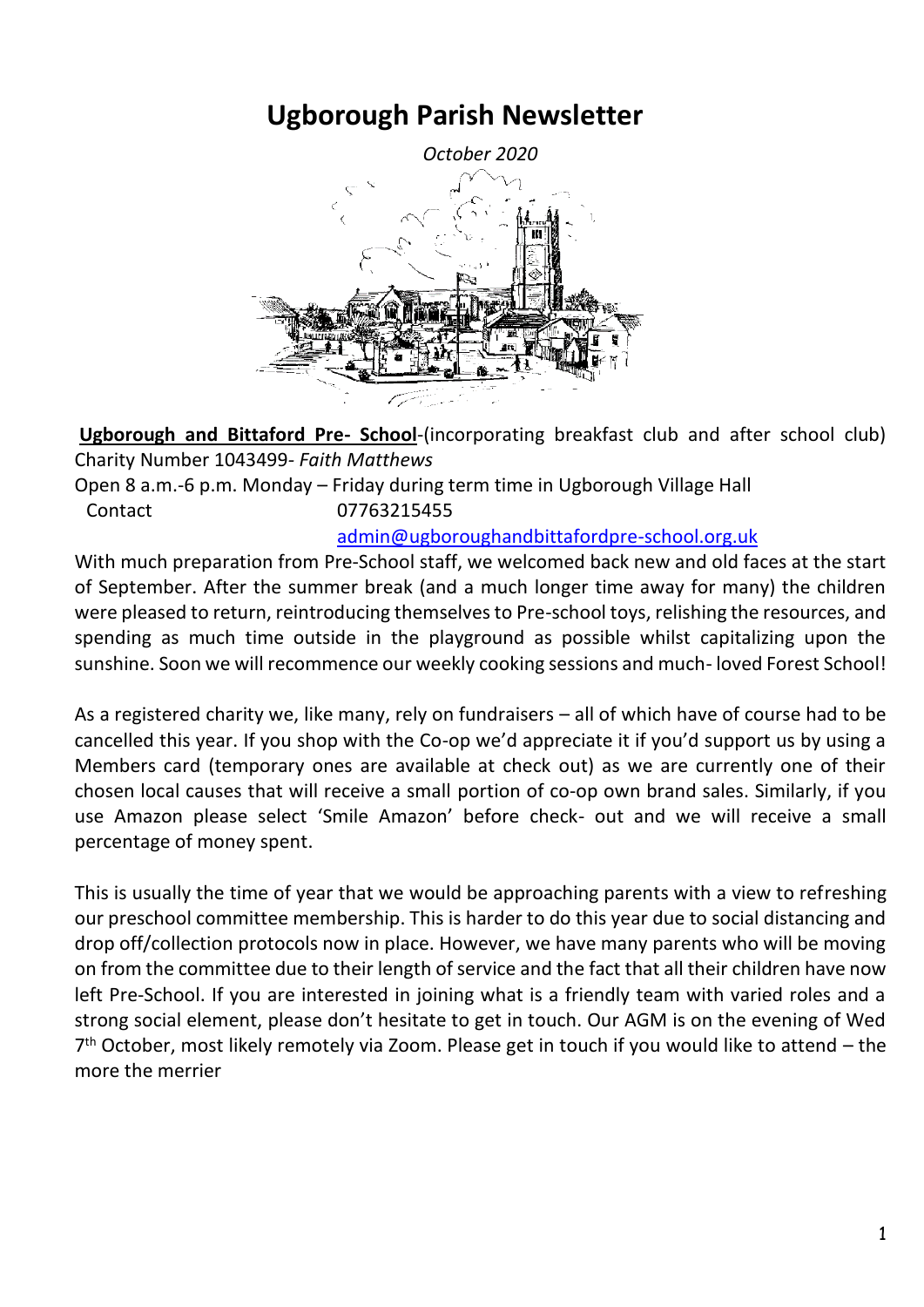#### **The Beacon Federation -** *Executive Headteacher - Mrs. Karen Dixon* Ugborough Primary School.www.beaconfederation.com

The children have continued to settle back into school life and should be commended on their calm, sensible and hardworking approach. It is a pleasure to see how happy they are to be back with their teachers and friends, and how diligently they are progressing with their learning. Unfortunately, we now have an unexpected situation whereby several children are off school with suspected Covid19 symptoms, such as a cough or a high temperature. Whilst we knew this might happen, we had not envisaged that the children would be unable to quickly access a test. Please see the Beacon Federation website for the latest information about self-isolation and home learning resources.

Half term is from Monday 26<sup>th</sup> – Friday 30<sup>th</sup> October and there are non- pupil days at either end of this- Friday 23<sup>rd</sup> October and Monday 2<sup>nd</sup> November.

#### **Ugborough Sustainable Saturdays** *–Val Mulcrone* **Update on UGBOROUGH SUSTAINABLE SATURDAYS**

While USS is "on hold" for the foreseeable future, we want to assure you that the committee is determined that USS **will** rise again just as soon as it is deemed safe to do so. Our producers are waiting in the wings to get back to producing and selling, however your health, and safety, is paramount in our thinking that now is not the right time to resume. We too miss the bustle of busy Saturday mornings, meeting neighbours, catching up with village news, and having a social chat over coffee in the cafe area. But we will all have to be patient! The day **will** come when we can open the doors of the village hall and welcome you back, but sadly that time is still a little way off. In the meantime, if you would like to get in touch with any of our producers, we are happy to facilitate this. Email [valmulcrone@sky.com](mailto:valmulcrone@sky.com) and Val will pass on your request.

At our Zoom AGM on Sat 14th Sept our lovely Chair, Sarah Scanlon, stepped down after several years' service to USS. We are so sad to see her go and send her off with a big THANK YOU for all her hard work over the years. She has been fantastic. Sarah will continue as a producer so her delicious pies will still be available!! The rest of the committee below agreed to continue in their posts. The post of Chair will remain empty until filled at some time in the future. Val Holman, Secretary: Juliet Collis, Treasurer: Vici Heming, Volunteers Co-ordinator

# **Rainfall at Shellwood Hill** *George Arnison*

I'm afraid I have missed the last couple of newsletters and some might have wondered whether the impacts of climate change had overwhelmed me….but I'm glad to report rainfall recording at Shellwood Hill has continued stoically and uninterrupted. However because I've got a bit of catching up to do, I'm covering the "summer" (i.e. June, July and August) in one go. So… After our lovely warm, dry and sunny spring, June was unseasonably 'wet' and we had 151.5mm (6") of rain which was well above the monthly average of 102mm. July was 'dry' – 57.5mm (2") which was well below the monthly average of 84mm. And August was 'wet' again – as it often seems to be – with 177.5mm (7") of rain, compared to the monthly average of 138mm. And of course we had two named storms – Ellen (20-22 Aug) and Francis (25 Aug) in quick succession. In amongst the wet weather we did have plenty of warm, sunny days too - so we might remember it as a bit of a mixed summer, but statistically it goes down as wetter than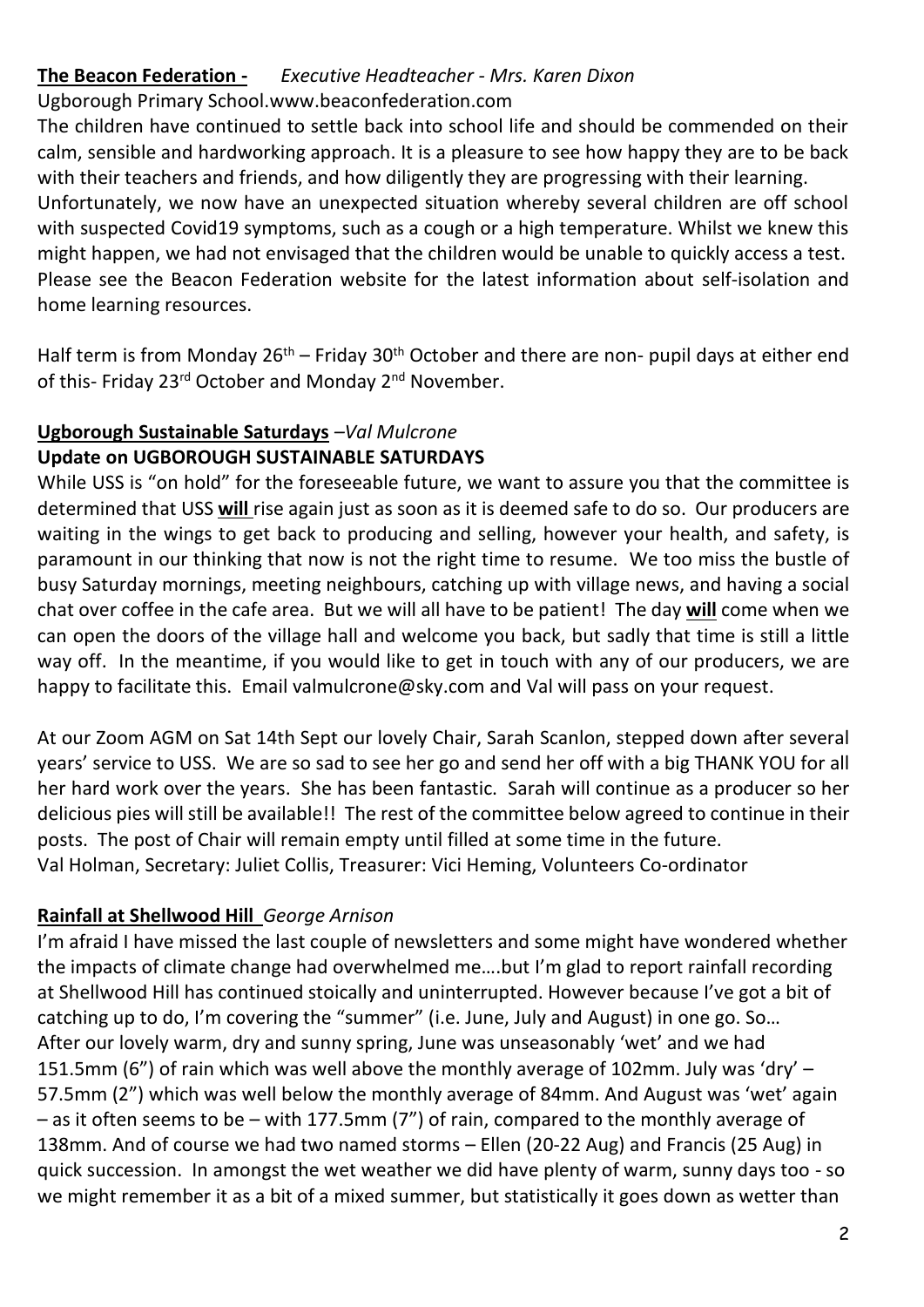average (386.5mm overall compared to an average of 324mm) and in fact it was marginally the second wettest summer of the last eleven years – albeit well behind the exceptionally wet summer of 2012.



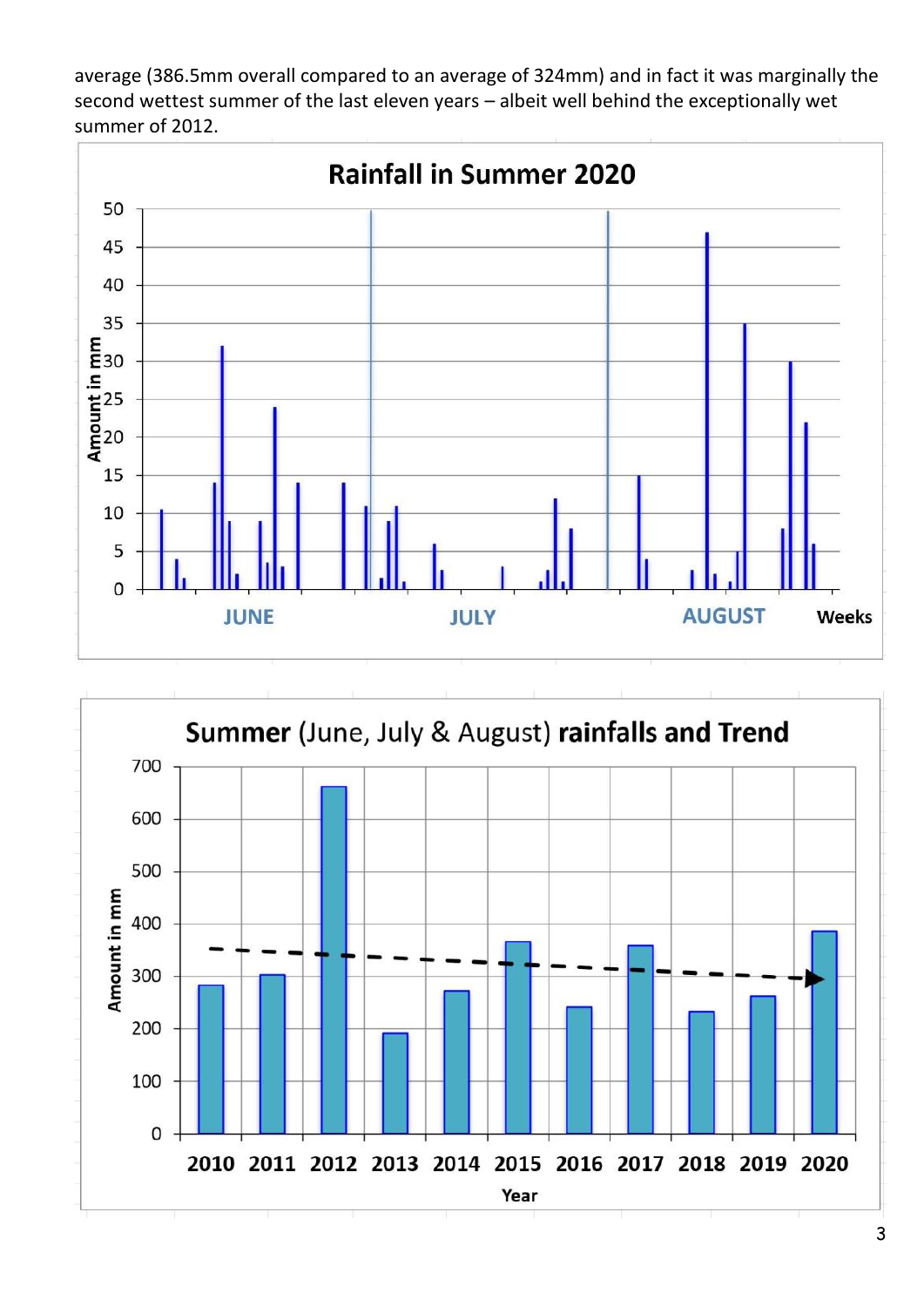# **Beryl's Bookworms** -

The book of the month was 'Diary of a Somebody' by Brian Bilston. He has been described as the Poet Laureate of Twitter and certainly the number of followers he has on Instagram is testament to his genius for wordplay. The book is



a diary of one year in his (fictional) life and is full of mishaps and misunderstandings. He makes a resolution to write a poem every day and these are full of puns, and deft parodies that we all agreed were highly entertaining.

He feels that his success is accidental - there is something very refreshing about the simplicity and relevance of his writing. His poetry reminded several members of the group of the poems by Ogden Nash.

At the end of the discussion, we shared our favourite poems from the book. An example is the following- 'Grammar Police.' *The Grammar police got him Split his infinitive Removed his colon Left him there commatose Next day he was pronouned dead*

Although we unanimously agreed that he Is an accomplished word-smith, it was felt by the majority that his skills as a storyteller were considerably weaker and therefore it was a book to be dipped into; reading it in one session meant it became tiresome after a while. However, the group average score was 4/5, because of the amusement provided by the poems, an example being one tweeted on Star Wars Day: *Her name was Yoda A show girl she was.*

Our next book is Little Fires Everywhere by Celeste Ng

# **Ugborough Local History Group-** *Merryl Docker*

Dear friends, I hope you are all well and coping with the latest regulations that these strange times are putting us through. As I said last month, we will be looking into re starting the History Group when we return to safety hopefully next year. We are officially "mothballed" for the time being. Stay safe one and all.

Thinking of you, Merryl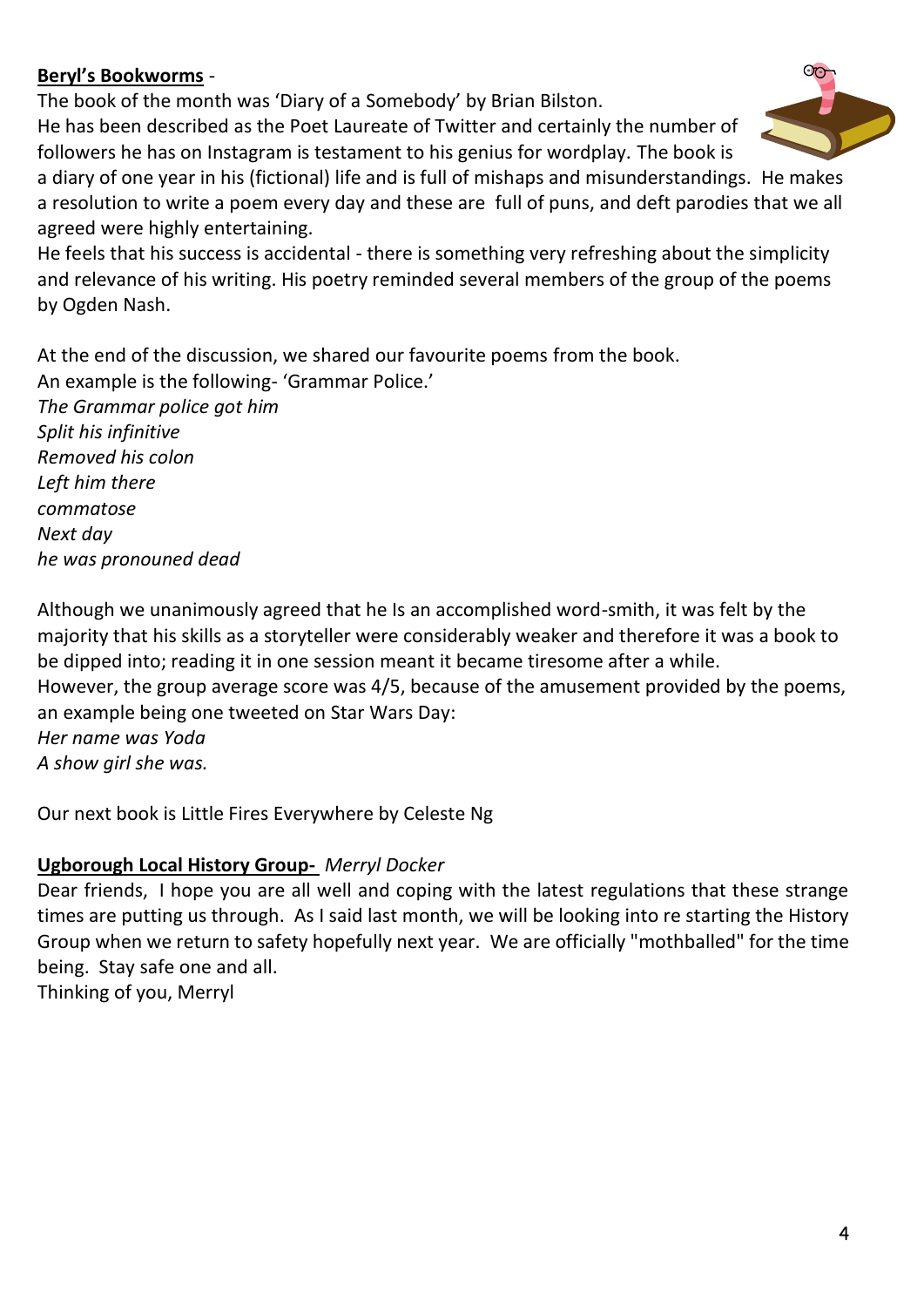

**G-UP –** *Creating a community where it's easy to live sustainably* Faith Matthews

Greener Ugborough Parish was launched just over a year ago when I stood in our village hall with a notice board and pen hoping to engage USS shoppers in conversation about our community and how we might make it 'greener' or more environmentally sustainable.

The response blew me away - 6 months later we'd run several meetings with a diverse range of people, topics and perspectives; held four public talks/events; set up two recycling schemes; launched a household carbon reduction scheme; obliterated much of the invasive Himalayan Balsam locally and planted 626 trees. And then the pandemic descended…

So, this month, with now almost 100 G-UP members, and still wanting to implement some of the project ideas we've generated, we decided to put the call out for and launch a Steering Group. Our hope is that this core collective can collaborate on a G-UP strategy and represent our Parishwide voices. Watch this space!

And talking of spaces – we are on the lookout for any land that might be possible to plant trees on. This worked well earlier this year and is something we can do at distance and outside. Any leads appreciated!

If you are interested in getting involved in G-UP and joining the conversation, please don't hesitate to drop us a line:

Email: [greenerugp@gmail.com](mailto:greenerugp@gmail.com)

The Ugborough website:<https://www.ugborough.com/sustainability-group> Our Facebook page: Greener Ugborough Parish

# **Ivybridge U3A** *– Ann Oakins*

# **We are still here!**

Hopefully we shall meet in January 2021 and life will be recognisable once more. In the meantime smaller groups are able to meet and some outdoor activities are able to continue. Those that can function via Zoom are also up and running, whilst some larger groups that meet indoors are obliged to wait longer before they may resume. **Don't forget you can keep in touch by checking our website at**



*[www.ivybridge-u3a.org.uk](https://d.docs.live.net/d1d00904bc4b66e8/Documents/newsletter/Ugborough%20Parish%20newsletters%20for%202020/August/www.ivybridge-u3a.org.uk)*

# **Bittaford Methodist Chapel**

See Plymouth and Devonport Methodist circuit facebook page for details of streamed services. It's been a challenging time, but God has done some amazing new things with us, His Church. Our buildings may be closed but our arms and hearts are open wide!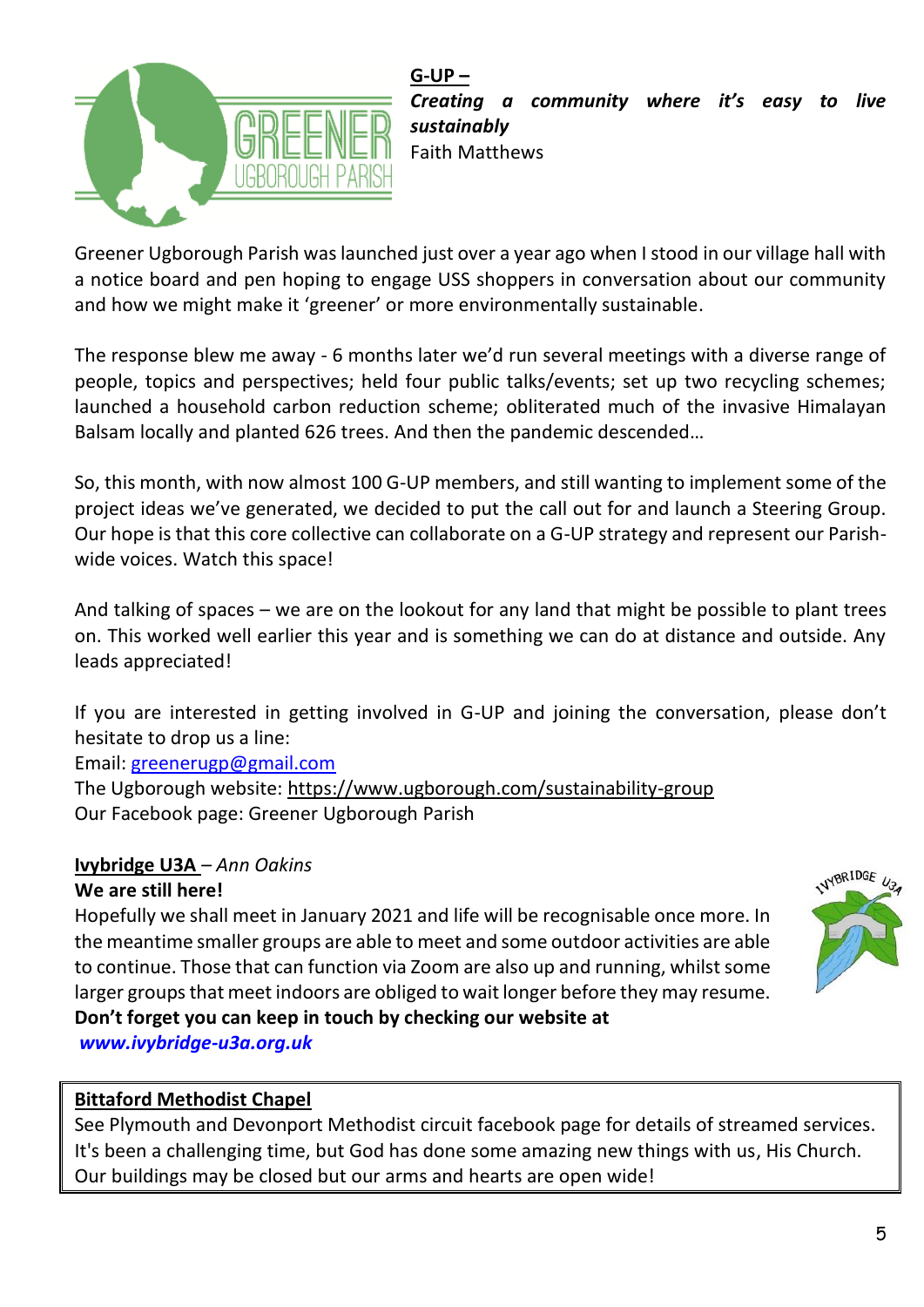

**Your Stars Tonight**. When we have been walking the country lanes in the last few weeks it has become painfully clear that a massacre of the innocents is taking place. It seems that the ugly blight of Ash Dieback is now all too evident everywhere in the South Hams . The loss of yet another of our native tree species is very gloomy news. Until a few years back we had an elm hedge crowned by a handsome elm tree – I had hoped it might escape Dutch Elm

Disease – but that was a hope in vain. First the tree went and then in the following couple of years we lost most of the hedge – although some of it still survives. Now the English countryside is being mauled by the Ash Die Back fungus.

The Ash is not a handsome tree. In fact, it is a bit of a plain Jane, content to be in the chorus supporting the main act. Only now are we realising how many there are - something like 20% of our native trees – and how they fill in the backdrop to our countryside with green. Ash Dieback arrived in the UK from Asia in 2012 and at first it spread slowly, and there was some hope that it could be controlled by felling and burning the infected trees. Sadly, this was not to be  $-$  the infected leaves produce millions of spores which when released into the air can be blown many miles until they find fresh arboreal prey to feed on. To date the fatality rate of infected trees seems to be over 80%, and as was found with Dutch Elm disease there seems to be very little natural resistance to this alien disease. Young elm tree suckers seem to be rather more resistant to the disease so I was hoping that the numerous young ash saplings in the hedges might be less effected. Walking up the lane to Toby Cross proves this to be a not the case as the hedgerows are looking distinctly sickly.

Of course, this all mirrors the human Covid epidemic and poses the same difficult questions about living in a small, crowded, planet. In the past century we have frenetically stirred the planets ecosystem and yet again perhaps we need to ask ourselves whether we really need airlifted green beans from Kenya, apples from Chile and iPhones from China and then top it all by flying to the other side of the world to sit on a beach.

It is with these gloomy thoughts I wander down the garden, grateful for a clear dark night. As I wait for Mars to rise above the hedge I reflect that after the elm's demise I replanted it with beech, blackthorn, hazel, hawthorn and hornbeam saplings and this gave the hedge a new lease of life so it now looks better than it ever did. Maybe there is a way forward.

And then Mars appears – slightly threatening with its angry orange glow - but softened by a salmon pink tinge. Through the telescope I can just spot the Mars' Southern Ice Cap as a tiny white spot against the rusty orange disc. It is summer in their southern hemisphere, so the polar cap is shrinking fast. But Mars is a very alien place - most of their icecap is made from solid carbon dioxide with just a thin glazing of water ice on its surface.

Mars will be closer to Earth in October than it will be for many years and will be glowing brightly high in the south. A real autumn treat. I settle back in my garden lounger in the warmth of what may be the last summer night and gaze at the misty stellar wonder of the Milky Way stretching horizon to horizon and decide it is time to do some transcendental meditation. Who knows how much later it was when I awoke? As I stood up, I heard a crunching sound. Alas it was not one of the pestilential snails who have ravaged my courgettes. As I picked up my mangled glasses, I reflected that it was just one of those days - in just one of those years.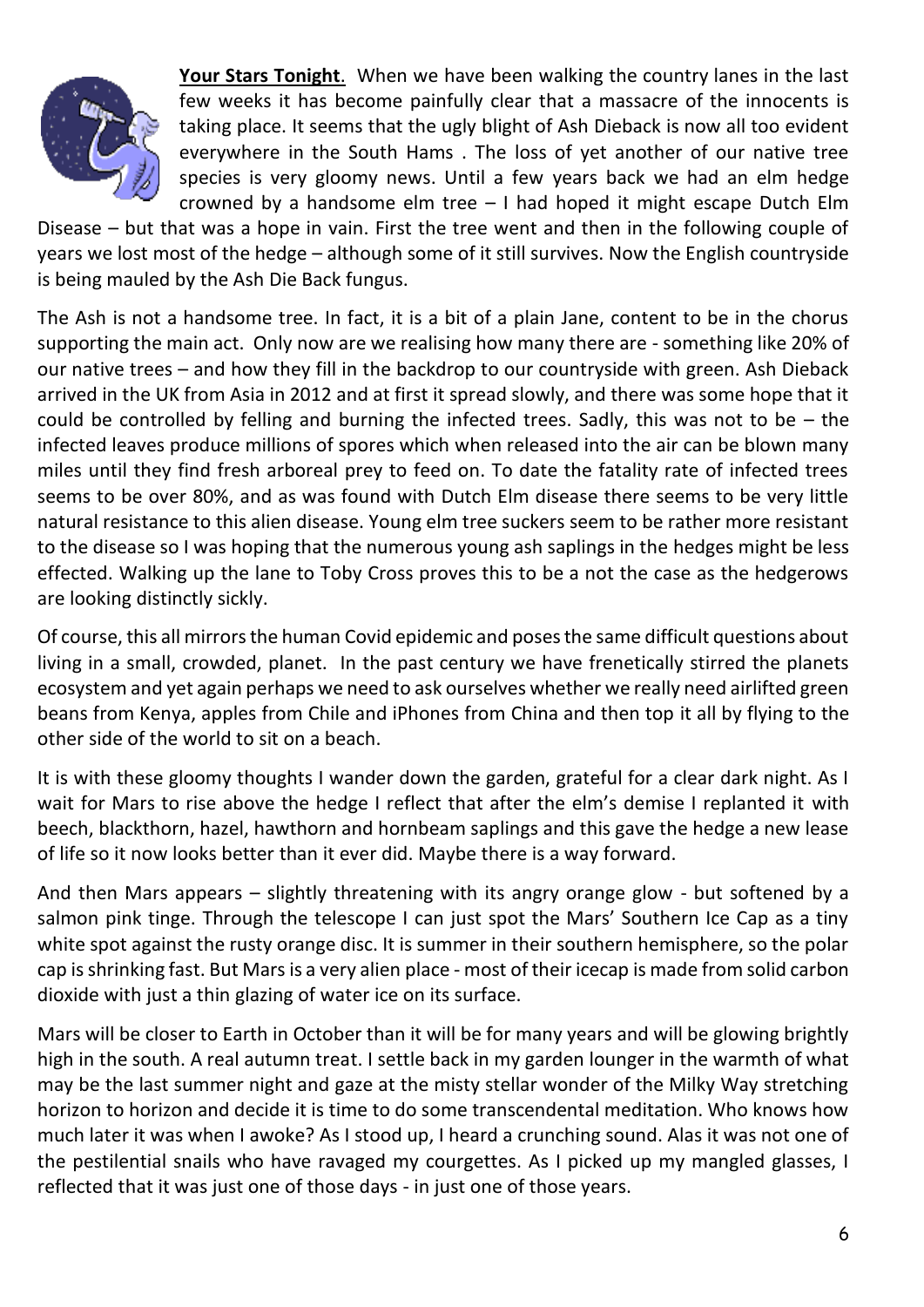# **Ugborough Parish Council**

Clerk: Sarah Woodman Tel: 01364 661127 Email: [ugboroughpc@yahoo.co.uk](file:///C:/Users/User/Documents/newsletter/ugboroughpc@yahoo.co.uk) Website[: https://ugboroughparishcouncil.org](https://ugboroughparishcouncil.org/)

**The September Parish Council Meeting** started with very wide ranging questions from the public: The cobbled path leading to the church needs cleaning, and the Clerk would consult with the Church; antisocial behaviour at Churchill Cottage bungalows is to be reported to LiveWest; and repairs to the flagpole will be arranged.

# **Reports from your representatives:**

- **Dartmoor National Park Member Cathie Pannell** reported on the impact of camping on the moor. The Park Authority is also likely to be impacted by new legislation, so it is having a tough time.
- **County Councillor Hosking** reported on the Local Outbreak Management Plan and confirmed that most Covid incidents locally were due to holiday makers returning from abroad.
- **District Councillors Holway & Abbot** reported that SHDC would be revising its budget following the shortfall as a result of Covid.

**Planning applications** – with recommendations in **bold:** 

1. [1903/20/FUL](http://apps.southhams.gov.uk/PlanningSearchMVC/Home/Details/201903) & [1904/20/LBC](http://apps.southhams.gov.uk/PlanningSearchMVC/Home/Details/201904) Listed building consent for refurbishment and extension to existing Farm business to include demolition of existing farm buildings, building new guest accommodation and refectory building, conversion of existing stables to new artisan food production, new studio building and highway access improvements At Fowlescombe Farm, Ugborough *Additional recommendation:* **Support Highways report in relation to road widening and request that land be allocated from the entrance to Longford Down Cross.** 

2. [2381/20/FUL](http://apps.southhams.gov.uk/PlanningSearchMVC/Home/Details/202381) Conversion of agricultural machine shed to charcuterie production at Fowlescombe Farm, Ugborough **Neutral. Highway requirements should take into account both planning applications 1903/20/FUL and 2381/20/FUL. Query the site area, which should be amended to about 600m<sup>2</sup>**

3. [2492/20/HHO](http://apps.southhams.gov.uk/PlanningSearchMVC/Home/Details/202492) Householder application for demolition of existing conservatory and construction of new extension to rear of farmhouse at Dunwell Farm, Ugborough **Support**

4. [2587/20/FUL](http://apps.southhams.gov.uk/PlanningSearchMVC/Home/Details/202587) Change of use of land and siting of manege for personal equestrian use at Land at SX 658 554, Earlscombe, Ugborough **Neutral**

5. [2494/20/HRN](http://apps.southhams.gov.uk/PlanningSearchMVC/Home/Details/202494) Application for hedgerow removal notice of 283m of hedgerow to widen section of road to improve road safety at Land at SX 687 574, Western Side of Section of A3121 Kingsbridge Road, Ugborough **Noted**

6. [0375/20](https://www.dartmoor.gov.uk/living-and-working/planning/search-for-an-application/db-links/detailed-application-result?AppNo=0375%2F20) Installation of pipe work for ground source heat pump, land to be back filled and restored to grass at Wrangaton Manor, Wrangaton Road, Wrangaton **Support**

7. [2638/20/VAR](http://apps.southhams.gov.uk/PlanningSearchMVC/Home/Details/202638) Variation of condition 2 (approved plans) of planning consent 3854/17/FUL at Development Site At Sx 6935 5891, former Woodpecker Inn, South Brent **Support**

**The 2019/20 Audit** has now been completed, with no issues raised. Details of the accounts and audit are available at [2019/20 audit](https://ugboroughparishcouncil.org/parish-council-accounts/2019-2020-audit/) 

# **You can respond to a couple of consultations:**

• Licensing Policy Consultation to 16.10.20 <https://www.engagement.southhams.gov.uk/licensing>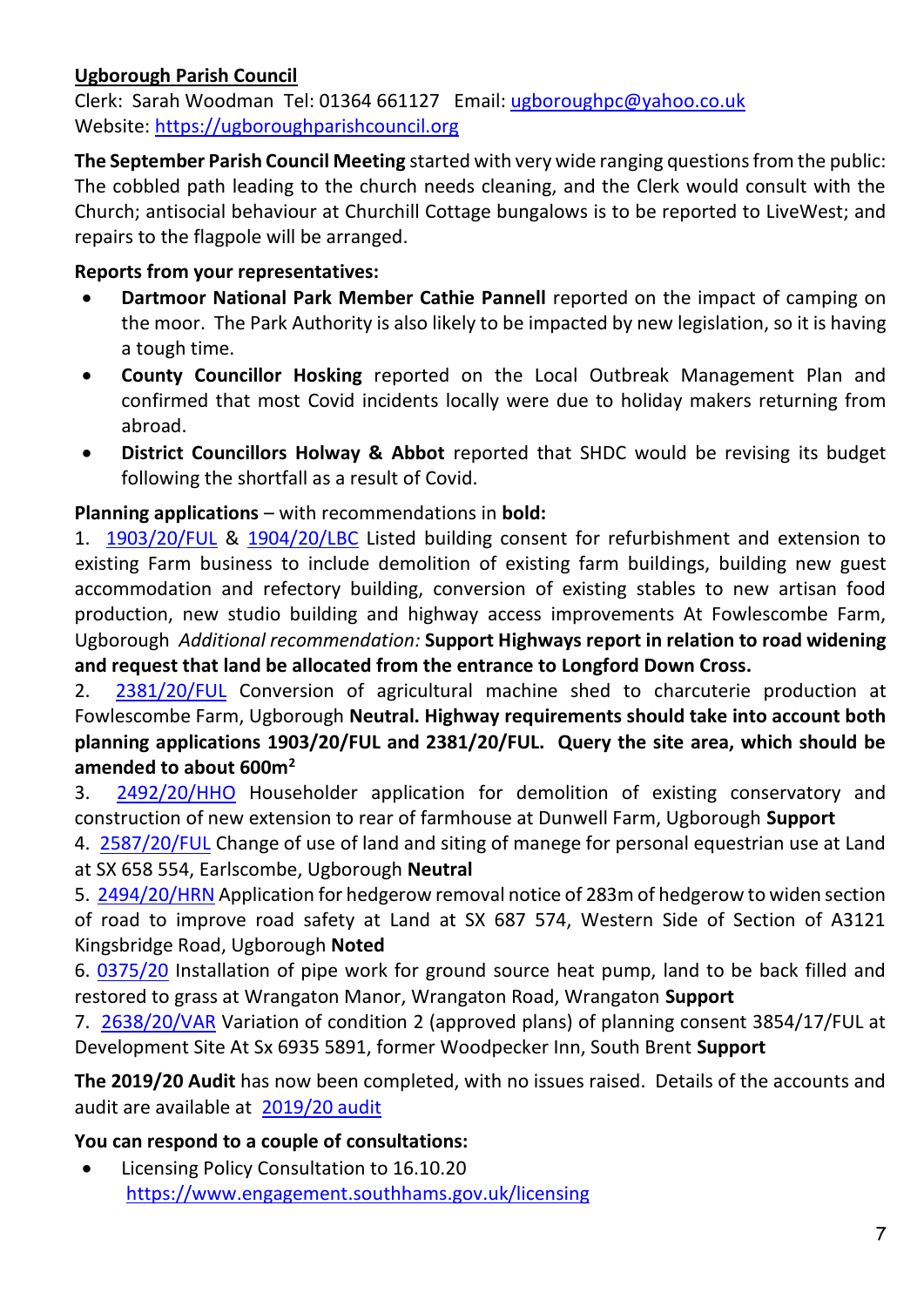Devon Local Flood Risk Management Strategy [Consultation](https://www.devon.gov.uk/haveyoursay/consultations/devon-local-flood-risk-management-strategy/) to 15.10.20, including Action [Plan](https://www.devon.gov.uk/floodriskmanagement/action-plan/)

**Devon Solar Together** is being promoted by DCC & SHDC, in which you can: Register for free and without obligation  $\rightarrow$  Buy solar panels at a highly competitive price  $\rightarrow$  Receive clear and impartial information  $\rightarrow$  Receive a complete, high-quality system. For more information, go to <https://solartogether.co.uk/southhams/home>

**Electric Vehicle Chargepoints** received a lengthy discussion at the meeting. Possible locations could be in Ugborough Square and by Bittaford viaduct. A number of questions arise: Allocated parking spaces for chargepoints would reduce the (already limited) parking spaces available, and how could they be policed? Also, can usage be restricted to local residents, otherwise daily commuters could plug into the chargepoint, then car share to work for the day. More details are also needed on the funding package, together with the cost of installing the chargepoints. Please let us know what you think.

**Winter is just around the corner**, and now is a good time to reduce energy costs. SHDC is offering 'A Helping Hand for Cold Homes' - go t[o https://www.southhams.gov.uk/ReduceFuelBills](https://www.southhams.gov.uk/ReduceFuelBills)

**Honour your Covid Hero** is an initiative from SHDC and reminded Councillors of the amazing work of our support teams throughout the Parish – we will be highlighting their enthusiasm and dedication in our nomination.

**Finally, Citizens Advice South Hams** is seeking new trustees to steer it through the next 3 years, particularly those with fundraising experience and someone to shape their digital strategy. Contact Janie at trustees@southhamscab.org.uk

**The next Parish Council Meeting** will be held remotely on Wednesday 7th October, starting at 7.30pm. Agenda and minutes will be displayed on the website but, if I am quarantining, they may not be displayed on noticeboards – sorry!

*Privacy policy – visit ugboroughparishcouncil.gov.uk*

# **Samaritan's Purse Operation Christmas Child 2020 Shoebox Appeal** - *Kate Brampton*

Each year Ugborough and its surrounding area have supported this Appeal and it is still going ahead this year but a little differently. Leaflets and posters for this year's appeal will be available in the bus shelter during October 2020 and if you are interested, please help yourself.

This year there are **three ways to take part**:-

**1. Fill A Shoebox** -If you choose to do a shoebox, it can be filled and **returned by the end of October 2020** to me at Hill House, Ugborough (opposite Village Hall) and I will deliver it to the local drop off point. Please do not leave it in the bus shelter nor at the Church nor the Village Hall. A shoebox can be for a boy or girl for age groups 2 to 4, 5 to 9 and/or 10 to 14 years old. Items to be provided can include new toys, school supplies, hygiene items etc – more detail is provided in the leaflets. There is also opportunity to donate towards the suggested £5 project cost donation required for each box including shipping.

**2. Online Fill A Shoebox** – On the Samaritan's Purse website it is possible to purchase a filled shoebox by selecting items for £20 which includes the £5 project cost/delivery donation. The link is Samaritan's Purse/Operation Christmas Child/Shoebox Online/Pack A Shoebox Online - if you use this option it would be helpful if you could let me know so we can have an idea of how many shoeboxes might have been sent from Ugborough.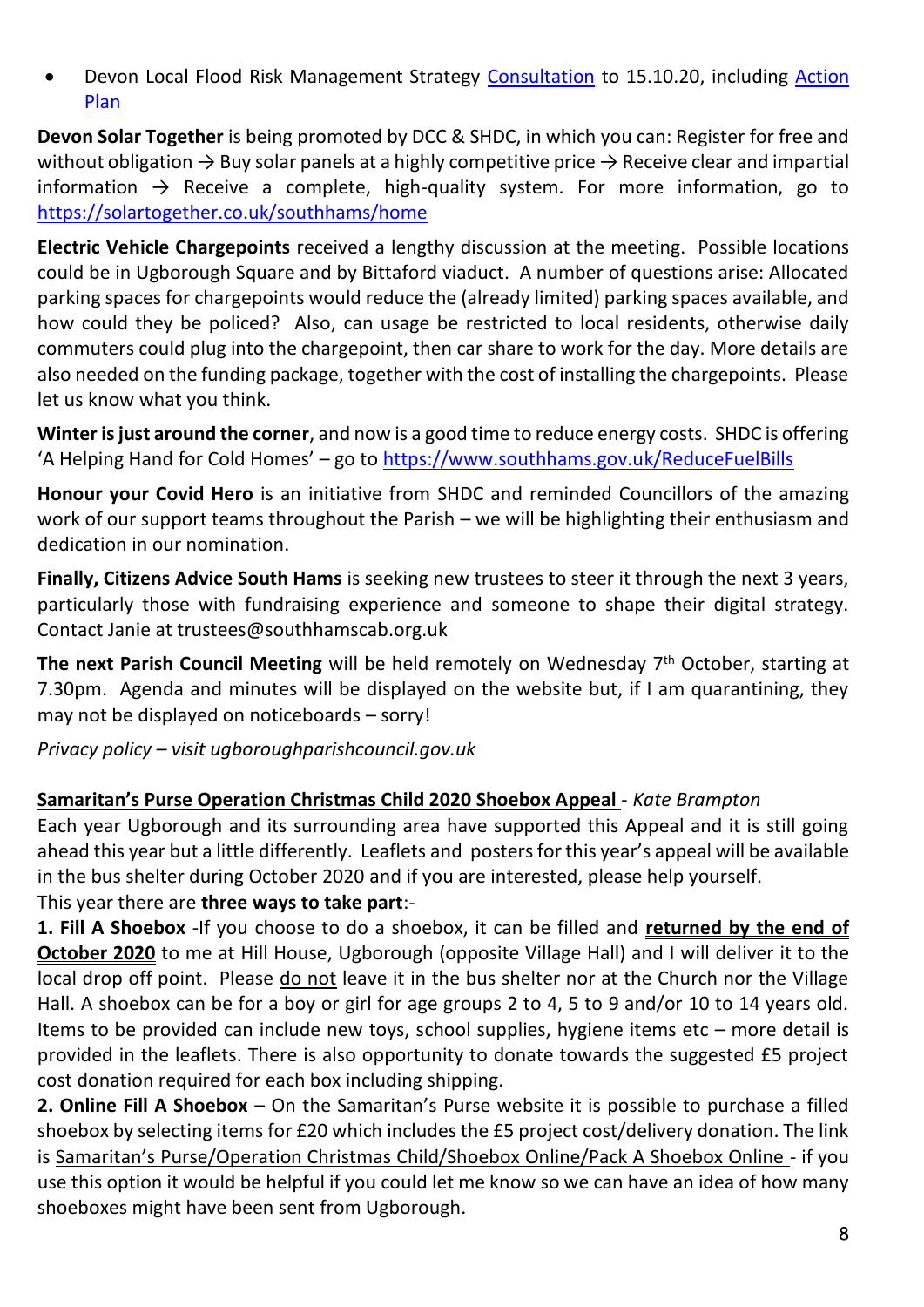**3.Monetary Donation in Sealed Envelope** using the envelope attached to the leaflet - please put through my letterbox at Hill House (opposite the Village Hall) and I will deliver it to the local drop off point. Please do not leave it in the bus shelter nor at the Church nor the Village Hall.

Over the past few years our Gift boxes have been delivered to children in Belarus, Albania, Bulgaria, Central Asia, and Serbia. Whilst we won't know where the shoeboxes/monetary donations will go to before they start their journey. If Gift Shoeboxes are registered online, they will be tracked again so we can be informed which country(ies) they go to after they are delivered. Thank you for your support.

# **St. Peter's Church, Ugborough-** *from our Rector, Rev'd David Sayle* **Welcome back to our 'buildings'**

**Please** l**et the church know in advance**, if you are going to attend **as numbers are very restricted,** especially in our smaller churches.

May God bless you and all whom you love and care for as we begin a new journey in the Three Rivers Mission Community,

*David.*

| Every Tuesday at 7.30 p.m.      | Online Gospel Reflection and Compline Service            |
|---------------------------------|----------------------------------------------------------|
| Every Wednesday at 10.30        | Diptford<br>Church<br>Communion<br>Service<br>Holy<br>at |
| a.m.                            | (diptford@3rivers.org.uk)                                |
| At 6-7 p.m.                     | Private Prayer at Ermington church                       |
| At 7.30 p.m.                    | <b>Online Compline Service</b>                           |
| Sunday 4 <sup>th</sup> October  |                                                          |
| 9.30 a.m.                       | <b>Holy Communion Service at Ermington Church</b>        |
| 11 a.m.                         | <b>Online Morning service via zoom</b>                   |
| 4.30 p.m.                       | <b>Online Messy Church</b>                               |
| Sunday 11 <sup>th</sup> October |                                                          |
| 9.30 a.m.                       | <b>Holy Communion Service at Ermington Church</b>        |
| 11 a.m.                         | <b>Online Morning service via zoom</b>                   |
| 4.30 p.m.                       | <b>Evening service at Halwell church</b>                 |
|                                 |                                                          |
| Sunday 18 <sup>th</sup> October |                                                          |
| 9.30 a.m.                       | <b>Holy Communion Service at Ermington Church</b>        |
| 11 a.m.                         | <b>Online Morning service via zoom</b>                   |
| 4.30 p.m.                       | <b>Evening service at Harbertonford church</b>           |
| Sunday 25th October             |                                                          |
| 9.30 a.m.                       | <b>Holy Communion Service at Ermington Church</b>        |
| 11 a.m.                         | <b>Online Morning service via zoom</b>                   |
| 4.30 p.m.                       | ****Harvest Evening service at Ugborough church****      |
|                                 | Please donate tins or packets for our local foodbank.    |

#### **Three Rivers Mission Community Services**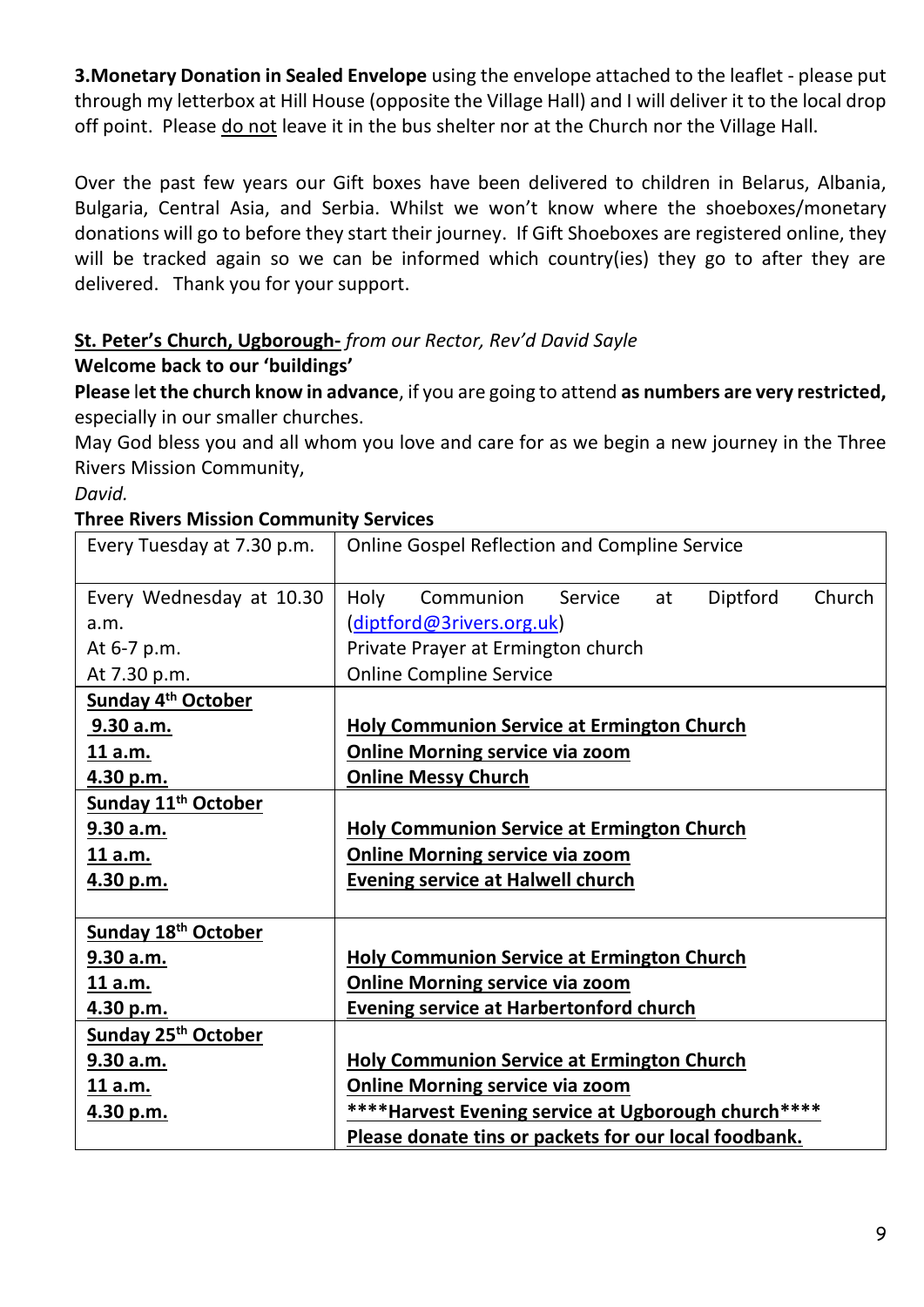The weekly Sunday Holy Communion Service at **Ermington Church** is limited to a maximum of **twenty** (20) people attending.

If you are planning to attend, please contact either Lesley or Peter Thurley on 01752 893990 or at *[peter@ermingtonchurch.org.uk](mailto:peter@ermingtonchurch.org.uk)* on or after the Thursday before the service.

The **Three Rivers Mission Community** covers the parishes of Diptford, Ermington, Halwell, Harberton, Harbertonford, Moreleigh, North Huish and Ugborough.

You can find out about everything that's going on across all the parishes at its website,

#### *www.3rivers.org.uk*

#### **For all church business and parish matters, please contact**

Rev'd David Sayle, The Rectory Diptford Totnes Devon TQ9 7NY 01548 821199 email *[parish\\_sayle@me.com.](mailto:parish_sayle@me.com)*

#### **From Rev. Paul Hancock**

#### God's Generosity. St. Matthew CH20 v 1to 16

It appears that the landowner in the story which Jesus told miscalculated the number of workers he required to gather in the grape harvest. Throughout the day therefore he hired more and more workers. At the end of the day, all received a full day's pay even those employed only an hour before sunset. No wonder those who had worked longer hours complained saying that they should have be paid more. However, the story is nor about industrial relations and wages. It is a story about the nature of God and the Kingdom of Heaven.

The complaining workers who said, "It's unfair. We have borne the burden and the heat of the day," are of the same mind as the elder brother in the parable of the Prodigal Son who, when he heard that his wayward brother had returned home and a feast had been prepared to welcome him, said to his father, "I have worked for you all these years and you do not give me a party to gather with my friends" But his father said, "Son you are always with me . All I have is yours. "

Both stories show that God's deep love embraces all. Each person is loved and valued for the unique and irreplaceable person he or she is. Once we realise this then the story of the workers in the vineyard makes sense. In the Kingdom of God there is no place for envy or jealousy or spiritual pride. The Christ like God reaches out to everyone in a relationship that is totally fulfilling. He asks only one thing; that we hold out to him open hands like a child receiving a gift. We cannot earn his love and grace.

This message is important today when in the midst of the pandemic with all its anxieties people feel a sense of loneliness and uncertainty. " Does anyone care?" Yes. God cares.

St. John wrote, " God is love and his love was disclosed to us in this, that he sent his Son into the world to bring us to life." This is the message which every parish church stands to proclaim, providing a sacred space for people to come to find care, comfort and to be edified. Within the building through our worship we bear witness to the living presence of God and we go forth renewed in faith and vision to reflect the living presence of the Christ like God who reaches out to us with a wonderful magnanimity.

"There's a wideness in God's mercy like the wideness of the sea. There's a kindness in his justice which is more than liberty. If our love were but more simple, we should take him at his word and our lives would be all gladness in the joy of Christ our Lord."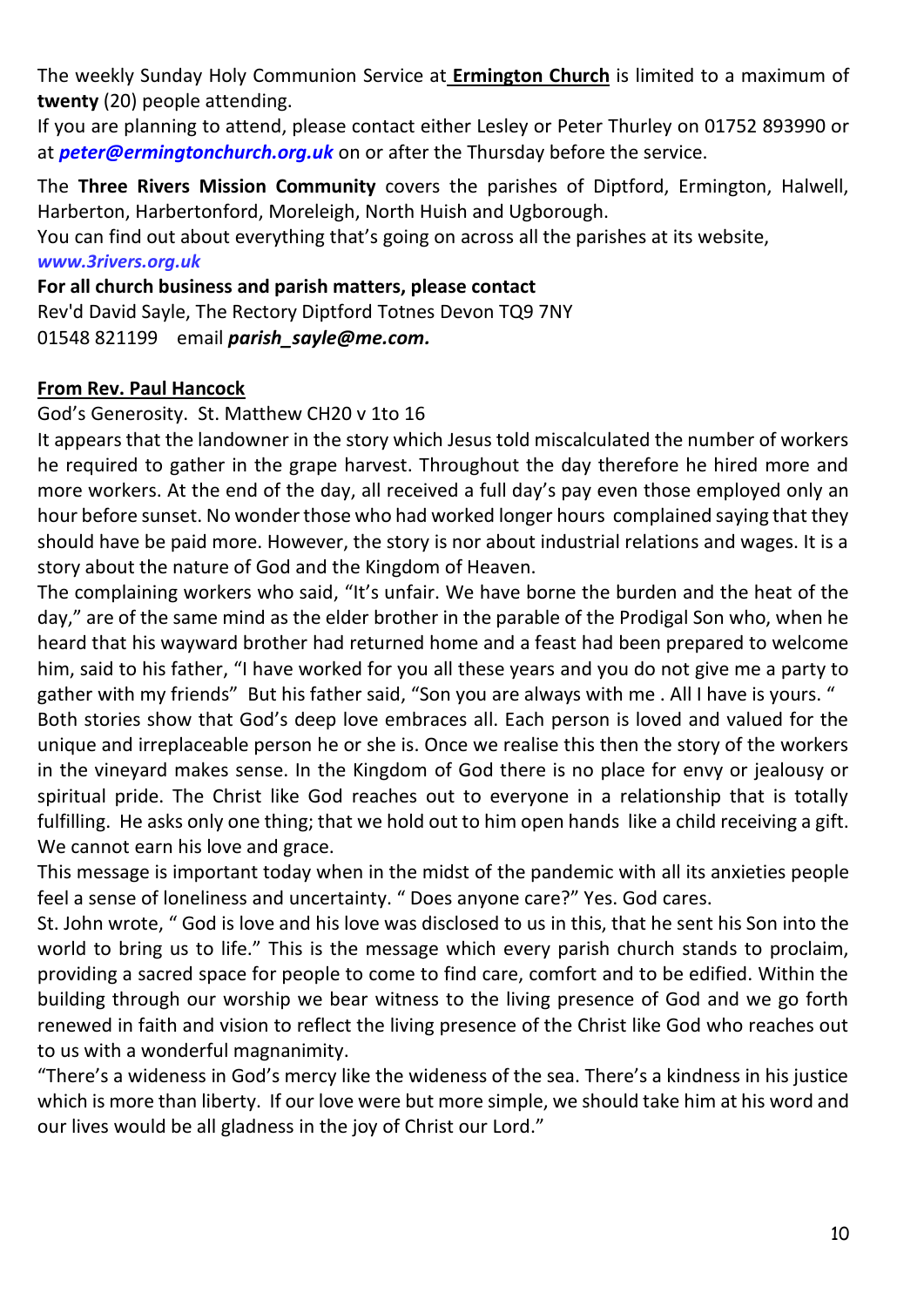# **Annual Parochial Church Meeting- New date planned- 20th October at 7.30 p.m.**

Due to the lockdown, this had to be postponed from the previous date in March.

The APCM is where new appointments are made, and our supportive army of volunteers are reelected.

We look to make new appointments for Church Wardens, the people who look after fabric and day to day functions of our Churches. We take stock of what the parishes have achieved during the past year, report of what we do for charities that we support. We then take a look at and plan for the year ahead.

This is one of those meetings that a minority of our parishioners attend, but if you want to have your say in parish church matters, you are welcome to attend.

Due to the current uncertainty, we are not sure at the time of going to press exactly how this planned meeting will take place- whether it will have to be a virtual meeting or if a physical meeting will be allowed, so please look out for updates, (via The Bugle),or contact Rev'd David Sayle(details as above), for further information.

# **Village services.**

# **USNTA (Ugborough Saturday Night Take Away)**

You have seen Ant & Dec's Saturday night takeaway on the TV, well Ugborough is about to get its own Saturday Night Take Away!

My name is Gary Pickett and I live in Ugborough. I am going to start a takeaway food service every other Saturday night commencing October  $10<sup>th</sup>$  until 1 week before Christmas, if the interest is there I will recommence after the New Year until March 2021. The village hall kitchen will be used, to help build up the funds for the village hall and collection of the food will be from the front door of the village hall. Social distancing rules will be applied, and no one will be allowed into the hall. This will be on a pre-order system and payment will be made when you collect your food, or you can prepay by BACS.

The themes for the food will be various curries from Asia and other dishes from SE Asia, such as Malaysia, China, Indonesia, and the Philippines to name a few. There will be different, delicious mouth-watering dishes available for each theme.

I am a classically trained chef to City & Guilds 706/3 level and have a current food safety certificate level 2 and public liability insurance for catering. My previous career has been as a chef in the Army for 20 years and I also ran a highly successful Chinese restaurant in Brunei for 10 years catering for the Ghurkha battalion stationed there.

More information will follow on the Bugle and Ugborough Parish Matter pages. This will give details of the menu for the first curry night. A full list of ingredients and allergens will be provided with each theme.

If you are interested can you please drop me an email to [usnta@yahoo.com](mailto:usnta@yahoo.com) or text your email address to 07849725135 this way I will be able to ensure you get all the information directly to you in a timely fashion.

Why don't you relax on the cold winter evenings and let us do the cooking for you?